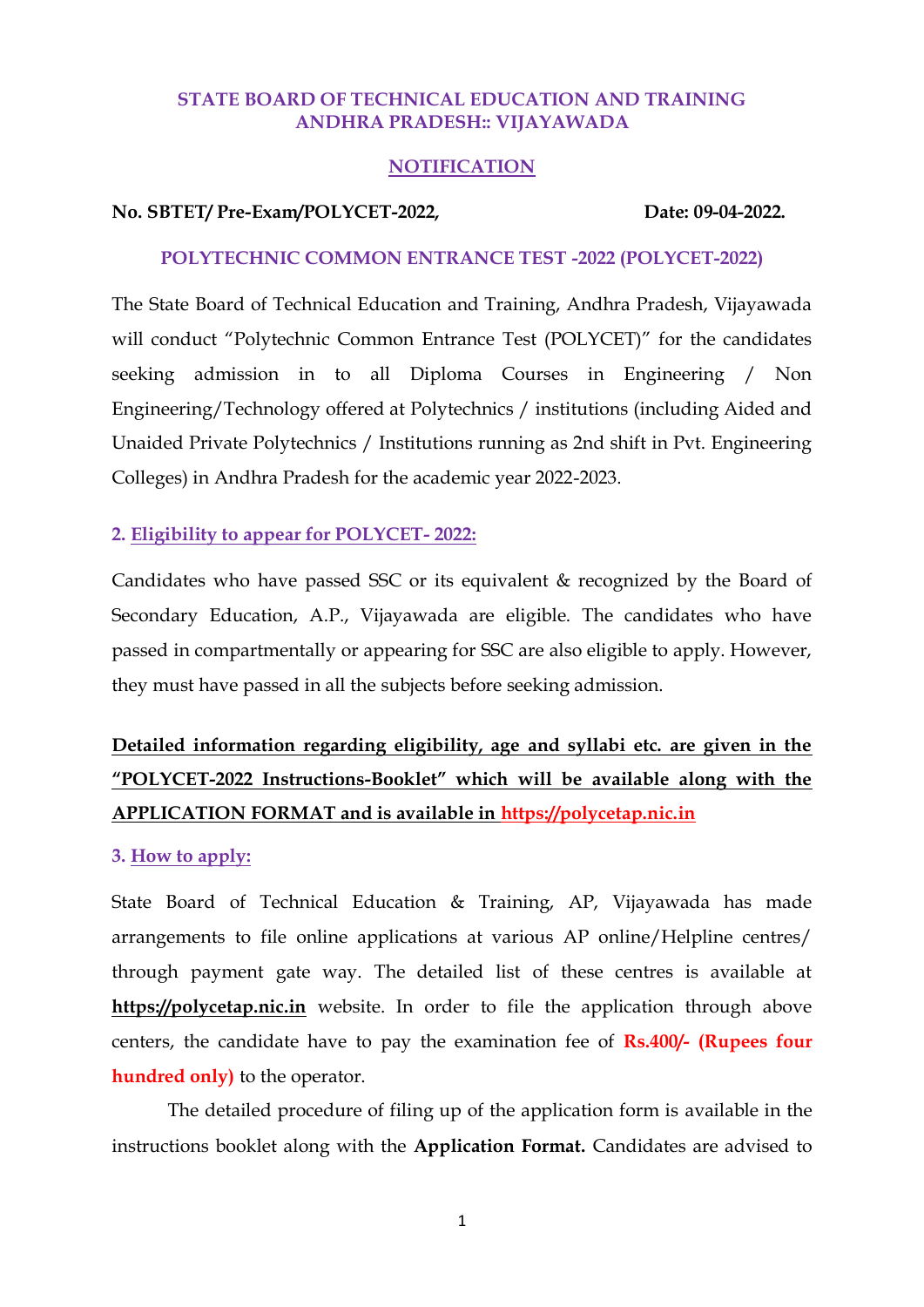read these instructions carefully before filing-up the application. The **filled in application form is to be given to the Operator for filing Online.** 

**4. IMPORTANT DATES:**

| a            | Online<br>Hosting<br>application<br>under<br>$\circ$ of   |                          |
|--------------|-----------------------------------------------------------|--------------------------|
|              | (POLYCET-2022)<br>https://polycetap.nic.in<br>Application |                          |
|              | format and Instructions booklet will be available in      | 11-04-2022               |
|              | https://polycetap.nic.in Commencement of filing of online | (MONDAY)                 |
|              | application form                                          |                          |
| b            | Last date for filing of online application form           | 18-05-2022               |
|              |                                                           | (WEDNESDAY)              |
|              |                                                           | 29-05-2022               |
| $\mathbf{C}$ | Date and Time of conduct of POLYCET-2022                  | (SUNDAY)                 |
|              |                                                           | <b>Time: 11.00 AM to</b> |
|              |                                                           | <b>1.00 PM</b>           |

# **5. THE ADMISSION SCHEDULE:**

**The admission schedule (Web Counseling) will be notified in all leading Newspapers after declaration of POLYCET results.** Candidates are advised to note that **admissions into polytechnics for the academic year 2022- 2023 shall be made on the basis of Web Counseling,** where in candidates can opt for any course at any polytechnic in the order of priority and the allotment shall be made for his/her best preferred choice based on his/her merit and other admission rules in vogue.

# **6. IMPORTANT DO'S FOR CANDIDATES:**

a) As separate POLYCET tests are being conducted by the respective States, The candidates of Andhra Pradesh intend to seek admission in to the courses offered in Polytechnics of Telangana State and seek admission under 15% unreserved quota offered in Telangana State shall appear for POLYCET conducted by Telangana. b) Please note that only one Hall ticket will be generated against an APPLICANT**.**

# **7. FILLING OF ONLINE APPLICATION:**

# **a) Candidates who passed SSC examination before 2020-21 academic years:**

Fill the SSC Hall ticket Number, Year of Pass on the application by verifying your SSC Hall ticket /SSC Certificate or its equivalent, as the candidate data is taken from SSC database.